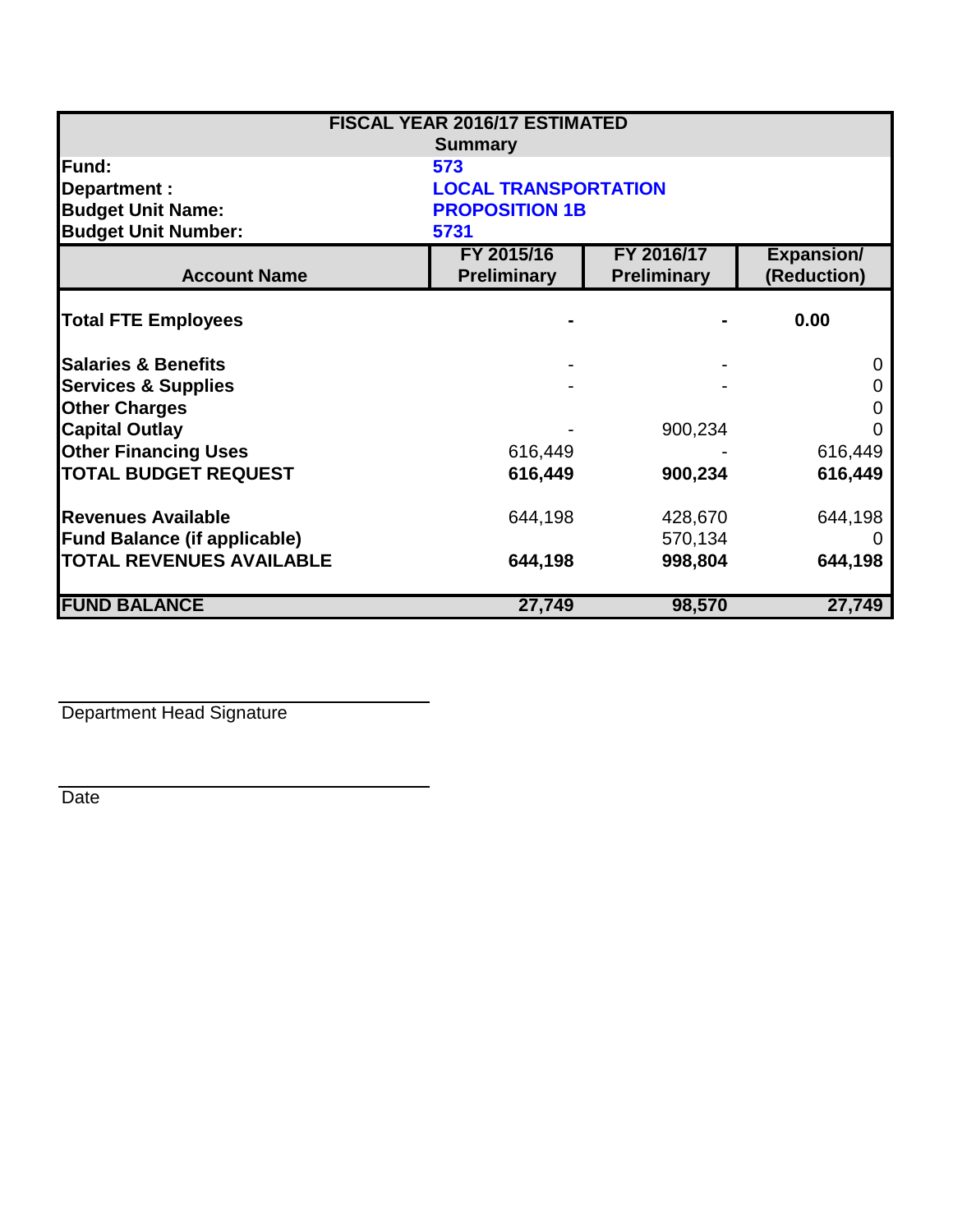| <b>REVENUES</b>                                      |                                                                                                                                               |                    |                                             |                                |  |
|------------------------------------------------------|-----------------------------------------------------------------------------------------------------------------------------------------------|--------------------|---------------------------------------------|--------------------------------|--|
| <b>Budget Unit:</b><br>Fund:<br><b>Budget Unit #</b> | <b>Proposition 1B</b><br>573<br>Add description of all State and Federal revenues and<br>5731<br>Operating Transfers In. Add lines if needed. |                    |                                             |                                |  |
| <b>Account</b>                                       | <b>Account Name</b>                                                                                                                           | <b>Description</b> | FY 2015/16<br><b>FINAL</b><br><b>BUDGET</b> | FY 2016/17<br><b>REQUESTED</b> |  |
| 2003000<br>2003900<br>2006200<br>2006200<br>2012200  | <b>INTEREST</b><br>FAIR MKT VLU/INT REV ADJ<br>STATE - OTHER<br>STATE - OTHER<br><b>Operating Transfer In</b>                                 | Cal EMA<br>PTMISEA | 644,198                                     | 30,156<br>398,514              |  |
| <b>TOTAL</b>                                         |                                                                                                                                               |                    | 644,198                                     | 428,670                        |  |
|                                                      |                                                                                                                                               |                    |                                             |                                |  |

 **FISCAL YEAR 2016/17 ESTIMATED**

FUND BALANCE 0

Г